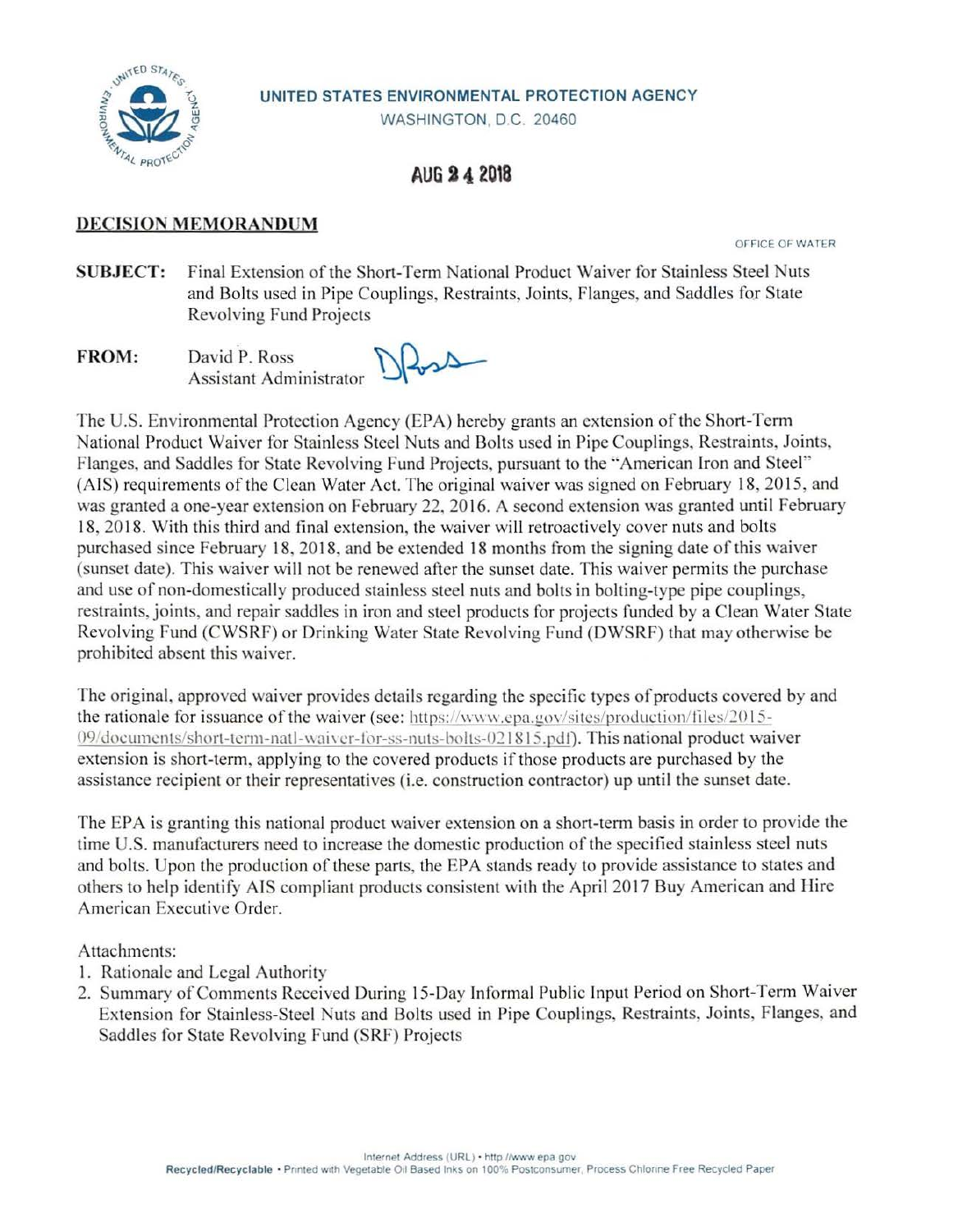## **ATTACHMENT 1:** Rationale and Legal Authority

Rationale: In 2017, the EPA updated and expanded its market research on fasteners of interest including stainless steel nuts and bolts used in pipe couplings, pipe restraints, expansion joints, dismantling joints, pipe flanges, flange adaptors, and pipe repair or service saddles. The EPA contacted all known domestic fastener manufacturers and raw material suppliers of domestic stainless steel wire/bar stock. Through the extensive research effort, the EPA found that the existing domestic supply of stainless steel nuts and bolts for the subject products was similar to the previous year's assessment, yet showed potential for production increases. The EPA received anecdotal evidence from two manufacturers (which the Agency then visited for confirmation) that there is potential capacity to significantly expand (by two- to threefold) production of stainless steel fasteners within six months to one year. The EPA's research could not confirm whether the manufacturers could produce sufficient quantities to support the national demand subsequent to the potential future expansion. The EPA confirmed that adequate raw material supply of stainless steel wire and bar would be available for a potential domestic fastener expansion. Because of the uncertainty about market demand and supply of stainless steel fasteners, the EPA solicited informal public input on its research findings during a 15-day public input period. The EPA posed questions to the public (soliciting the attention of all known product manufacturers, industry suppliers, interested third parties, and potential users), attempting to obtain further information on the following subjects:

- The time frame required for fastener manufacturers to scale up to meet potential demand;
- The time frame for specific specialty fasteners to be produced should the waiver expire;
- Whether the EPA had identified all fastener manufacturers capable of, and interested in, producing the size and quantity of orders for water and wastewater project purposes;
- Whether a targeted waiver for only a portion of the supply would be viable; and
- Whether the EPA had identified and correctly assessed the domestic raw material sources of stainless-steel wire and bar stock.

The EPA received 20 public comments from suppliers and distributors of products containing stainless steel nuts and bolts and downstream users of those products. Based on the EPA's research and the consensus of public comments, the Agency cannot confirm an adequate supply of domestic nuts and bolts for project and market demand. Currently, the comments and the EPA's research indicate that fastener manufacturers have insufficient time to commit and plan for expanding the production capacity to meet the current and projected demands of stainless steel nuts and bolts. The EPA's research, the public comments, and evidence submitted over the past several months confirm that without extension of the waiver, AIS-compliant product availability is limited and associated projects have been delayed.

Lacking evidence that manufacturers of stainless steel nuts and bolts used in the subject products can meet current demands within a reasonable timeframe, the EPA is extending the national waiver until the sunset date. Upon expiration of this extension, the waiver will not be renewed. This final extension should allow manufacturers adequate time to prepare for business plan changes and to ramp up domestic production of stainless steel nuts and bolts.

Legal Authority: Legal authority for the AIS requirements for CWSRF projects is included under Sec.  $608(c)(2)$  of the Clean Water Act and previously under P.L. 113-76, the "Consolidated Appropriations" Act, 2014," under the authority of Section 436(b)(2). Legal authority for the AIS requirements for DWSRF projects is included under P.L. 115-141, the "Consolidated Appropriations Act, 2018," and previously under P.L. 113-76, P.L. 113-235 and P.L. 114-113. This waiver will continue in force for DWSRF projects under any continuing resolutions or statutes that use similar language as in Section 424 of the "Consolidated Appropriations Act, 2018."